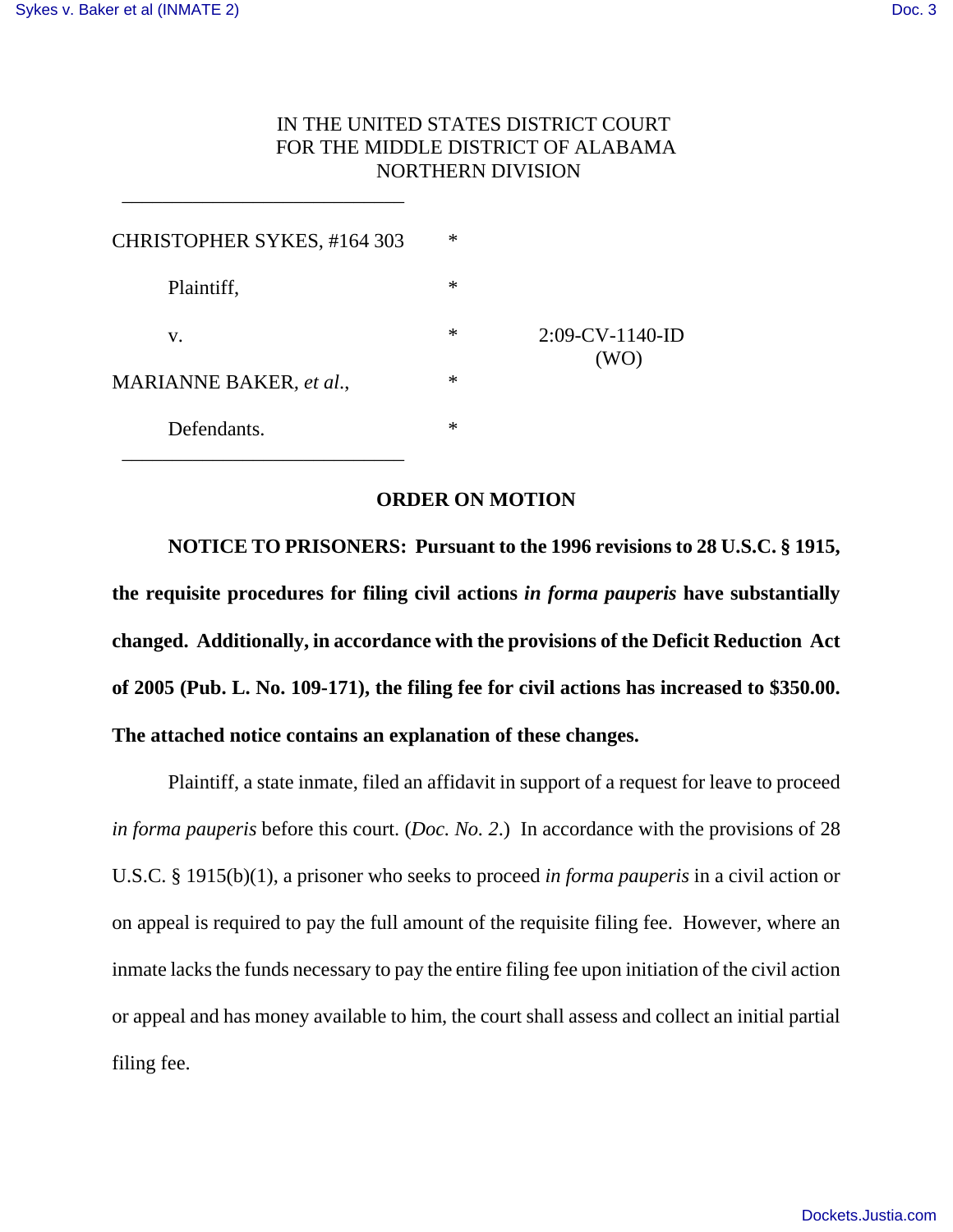An inmate account clerk filed a certificate which indicates the balance in Plaintiff's prison account at the time the instant complaint was filed and provides the court with information necessary to determine the average monthly balance of Plaintiff's prison account and the average monthly deposits to such account for the six month period preceding the filing of this complaint. A review of this information reveals that Plaintiff lacks the funds necessary to pay the \$350.00 filing fee. The documents further establish that for the six month period immediately preceding the filing of the instant complaint the average monthly deposits to Plaintiff's prison account were \$36.17. Such amount was greater than the average monthly balance in Plaintiff's account (\$10.35). Thus, in accordance with the provisions of 28 U.S.C. § 1915(b)(1)(A), Plaintiff is required to pay an initial partial filing fee of \$7.23 (20 percent of the average monthly deposits to Plaintiff's account).

Accordingly, it is

ORDERED that on or before **January 26, 2010** Plaintiff shall forward to the Clerk of this Court the sum of \$7.23 as an initial partial filing fee. **Plaintiff is hereby advised that it is his responsibility to submit the appropriate paperwork to the prison account clerk for transmission of his funds to this court for payment of the initial partial filing fee**. If the funds have been dispersed from Plaintiff's prison account and are not now available to him, Plaintiff must make arrangements for payment of the requisite filing fee.

In accordance with the provisions of 28 U.S.C.  $\S$  1915(b)(2), it is hereby ORDERED that:

1. Plaintiff shall make monthly payments of 20 percent of each preceding month's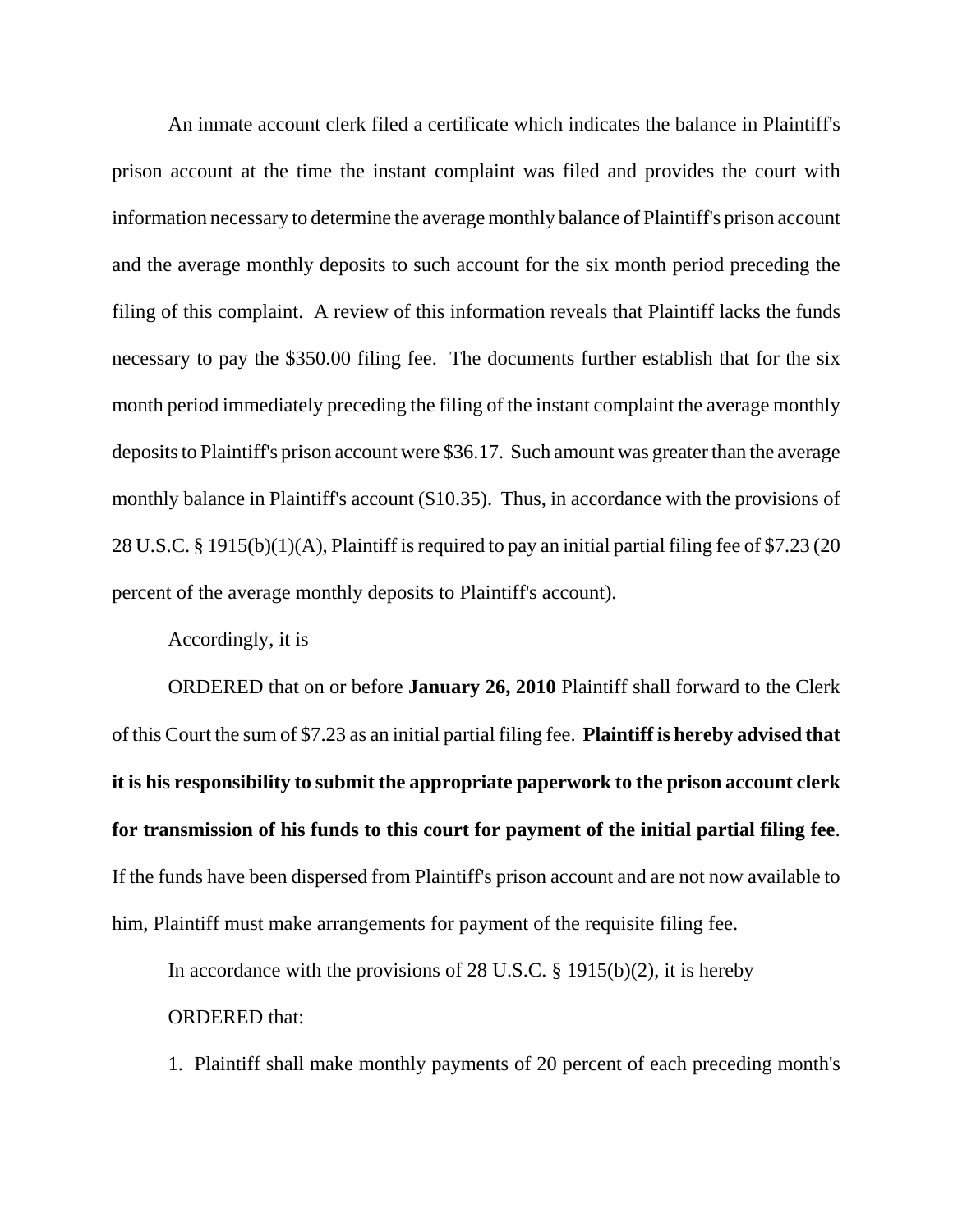income and/or funds credited to his account as payments towards the \$350.00 filing fee.

2. Those persons having custody of Plaintiff shall forward the above described payments from Plaintiff's account to the Clerk of this court each time the amount in Plaintiff's account exceeds \$10.00 until the \$350.00 filing fee is paid in full.

To aid Plaintiff and those persons having custody of Plaintiff in complying with the requirements of this order, the Clerk is DIRECTED to furnish a copy of this order to the account clerk at the Easterling Correctional Facility.

It is further

ORDERED that except to the extent that payment is required under this order Plaintiff's motion for leave to proceed *in forma pauperis* (*Doc. No. 2*) is hereby GRANTED.

Plaintiff is cautioned that if he fails to pay the initial partial filing fee in compliance with this order the Magistrate Judge will recommend that his case be dismissed and such dismissal will not be reconsidered unless exceptional circumstances exist. **Plaintiff is advised that if he is unable to procure the initial partial filing fee within the time allowed by this court he must inform the court of such inability and request an extension of time within which to file the fee**. **Plaintiff is further advised that if this case is dismissed for failure to pay the initial partial filing fee or for any other reason he remains obligated to pay the \$350.00 filing fee**. The filing fee will be collected from any funds which become available to Plaintiff and will be forwarded to this court by those persons having custody of Plaintiff pursuant to the directives contained in this order. **Moreover, Plaintiff is hereby informed that notwithstanding payment of the initial**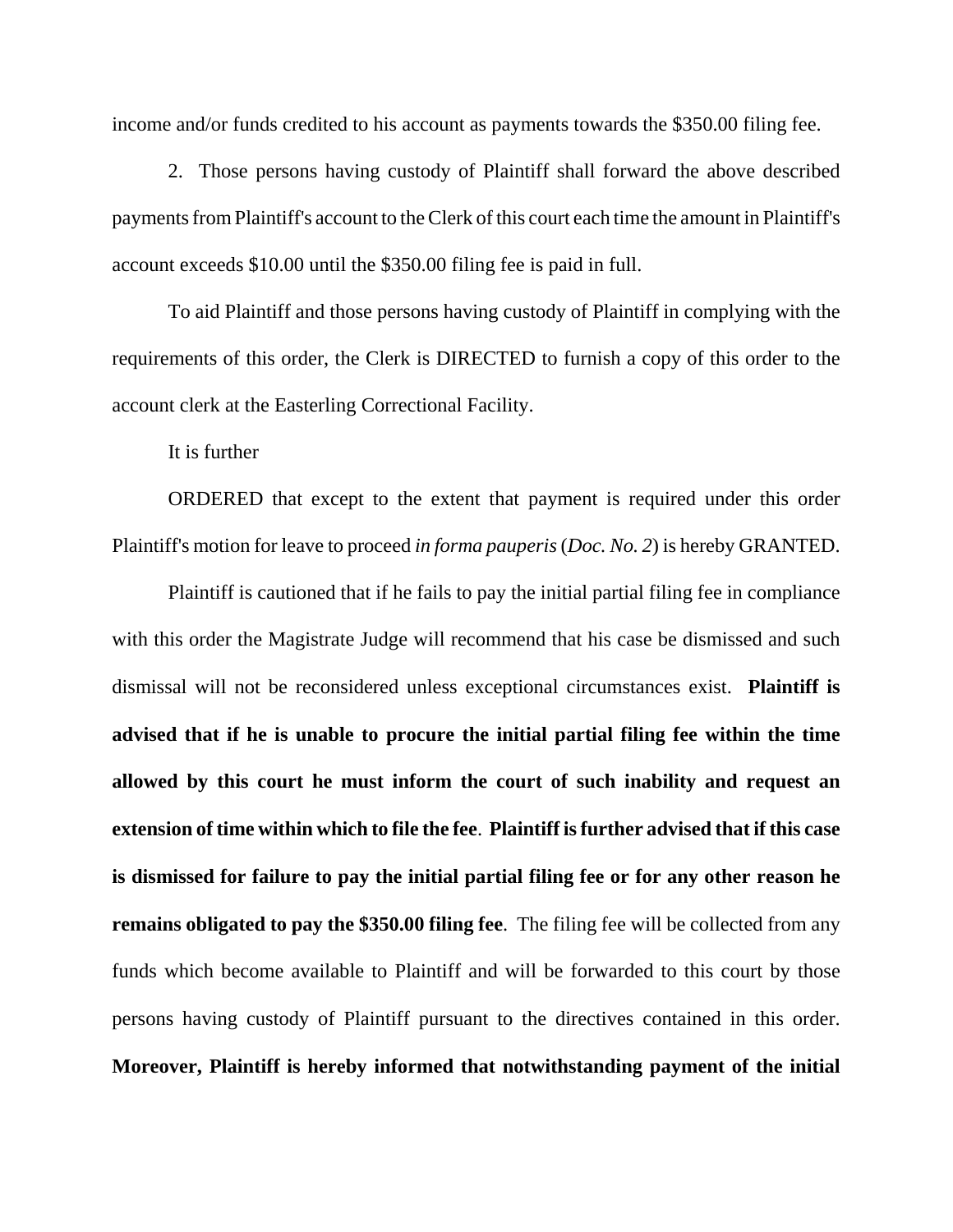**partial filing fee this court will dismiss this case prior to service of process if the court determines that the action is frivolous, malicious, fails to state a claim upon which relief may be granted, or seeks monetary relief from a defendant who is immune from such relief in accordance with the provisions of 28 U.S.C. § 1915(e)(2)(B)(i), (ii) and (iii).**

Additionally, Plaintiff is advised that if he files a notice of appeal he will likewise be required to pay the requisite appellate filing fee which is currently \$455.00. Thus, if at the time Plaintiff files a notice of appeal he has the necessary funds to pay the \$455.00 filing fee, he must submit such amount to the court with the notice of appeal. If the requisite funds are not available and Plaintiff seeks to proceed *in forma pauperis* on his appeal, he must complete an affidavit in support of such request and supply the court with a certified copy of his prison account statement for the 6-month period preceding the filing of the appeal. However, Plaintiff is informed that regardless of this court's determination on his *in forma pauperis* motion the entire appellate filing fee will be collected from those persons having custody of him from funds available in his prison account in a manner similar to that outlined in this order.

Done, this  $5<sup>th</sup>$  day of January 2010.

 /s/ Wallace Capel, Jr. WALLACE CAPEL, JR. UNITED STATES MAGISTRATE JUDGE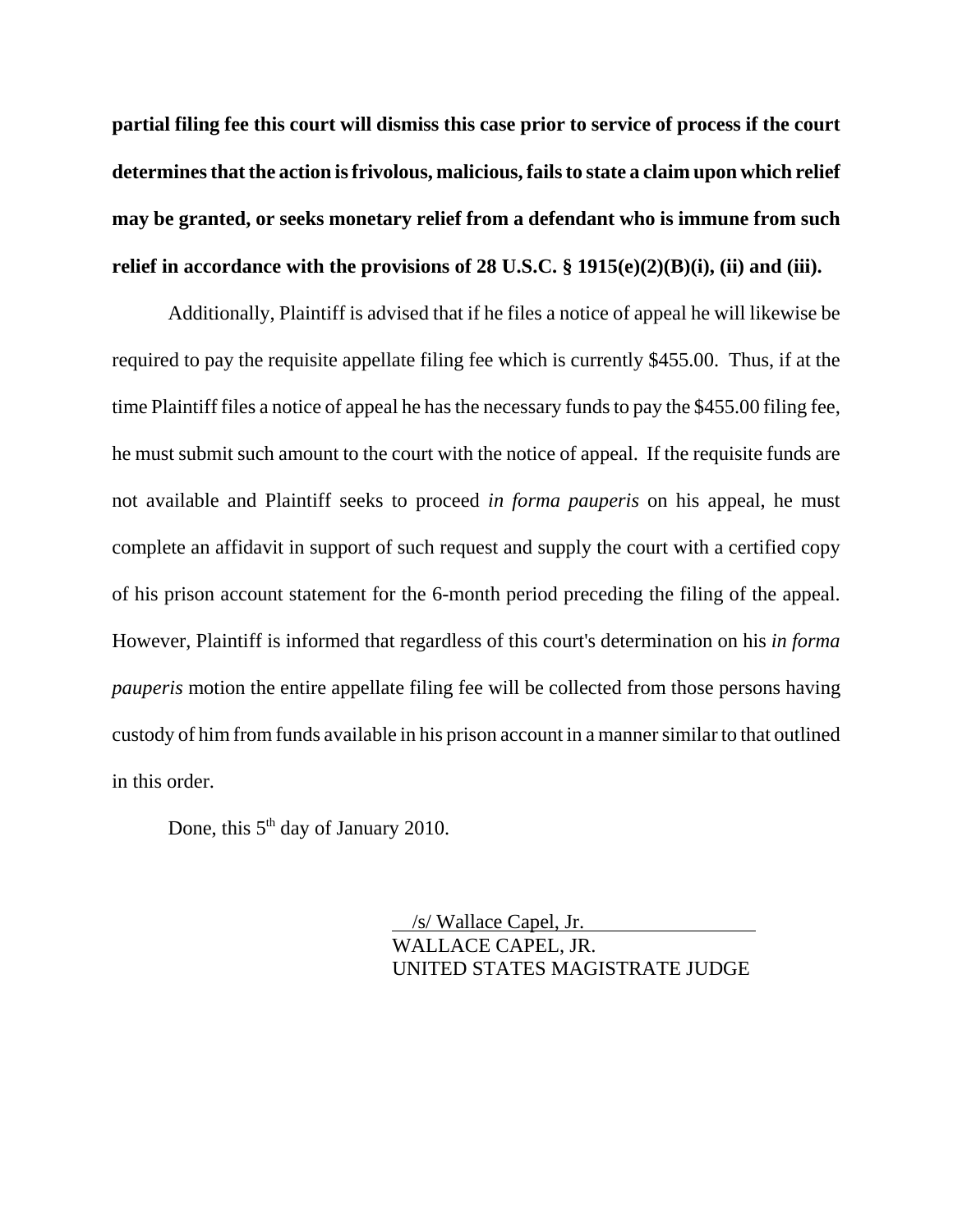## **NOTICE**

## INFORMATION TO PRISONERS SEEKING LEAVE TO PROCEED *IN FORMA PAUPERIS* PURSUANT TO 28 U.S.C. § 1915 IN CIVIL ACTIONS BEFORE ANY FEDERAL COURT

**In accordance with 1996 amendments to the** *in forma pauperis* **(IFP) statute governing civil actions in federal court, as a prisoner you will be obligated to pay the full filing fee of \$350.00 for a civil action**. **If you later file an appeal, the filing fee for the appeal is \$455.00 and you will likewise be responsible for payment of such fee. Thus, if at the time you file your action you have the funds available to pay the requisite filing fee, you must send such amount to the court with your complaint or notice of appeal and, if appropriate, your IFP application.**

If you do not have enough money to pay the full filing fee when your action is filed, you can file the action without prepayment of the filing fee. However, the court will assess and, when funds exist, collect an initial partial filing fee. The initial partial filing fee will be equal to 20 percent of the average monthly deposits to your prison or jail account for the six months immediately preceding the filing of the lawsuit, or 20 percent of the average monthly balance in your prison or jail account for that same six month period, whichever is greater. The court will order that you make the initial partial filing fee out of your prison or jail account or any other funds you have indicated are available to you. **If you fail to submit the initial partial filing fee, your case will be dismissed and the full amount of the filing fee will be collected from those persons having custody of you**.

After the initial partial filing fee has been paid, you will be responsible for paying the balance of the filing fee. To fulfill your obligation for payment of the full filing fee, each month you will owe 20 percent of your preceding month's income toward the balance on the filing fee. Pursuant to an order of the court, the agency that has custody of you will collect that money and send payments to the court any time the amount in the account exceeds \$10.00. **You are advised that the balance of the filing fee will be collected even if the action is subsequently dismissed for any reason, summary judgment is granted against you, or you fail to prevail at trial.** 

In order to proceed with an action or appeal *in forma pauperis* you must complete the affidavit in support of your request to proceed *in forma pauperis* and supply the court with a certified copy of your prisoner account statement for the 6-month period preceding the filing of the complaint or notice of appeal and return it to the court with your cause of action. If you submit an incomplete form or do not submit a prison or jail account statement with the form, your request to proceed *in forma pauperis* will be denied.

**Regardless of whether some or all of the filing fee has been paid, the court is required to screen your complaint and to dismiss the complaint if (1) your allegation of poverty is untrue; (2) the action is frivolous or malicious; (3) your complaint does not state a claim on which relief can be granted; or (4) you sue a defendant for money damages and that defendant is immune from liability for money damages**.

**If on three or more occasions you have filed actions or appeals while a prisoner which were dismissed as frivolous or malicious or for failure to state a claim on which relief can be**